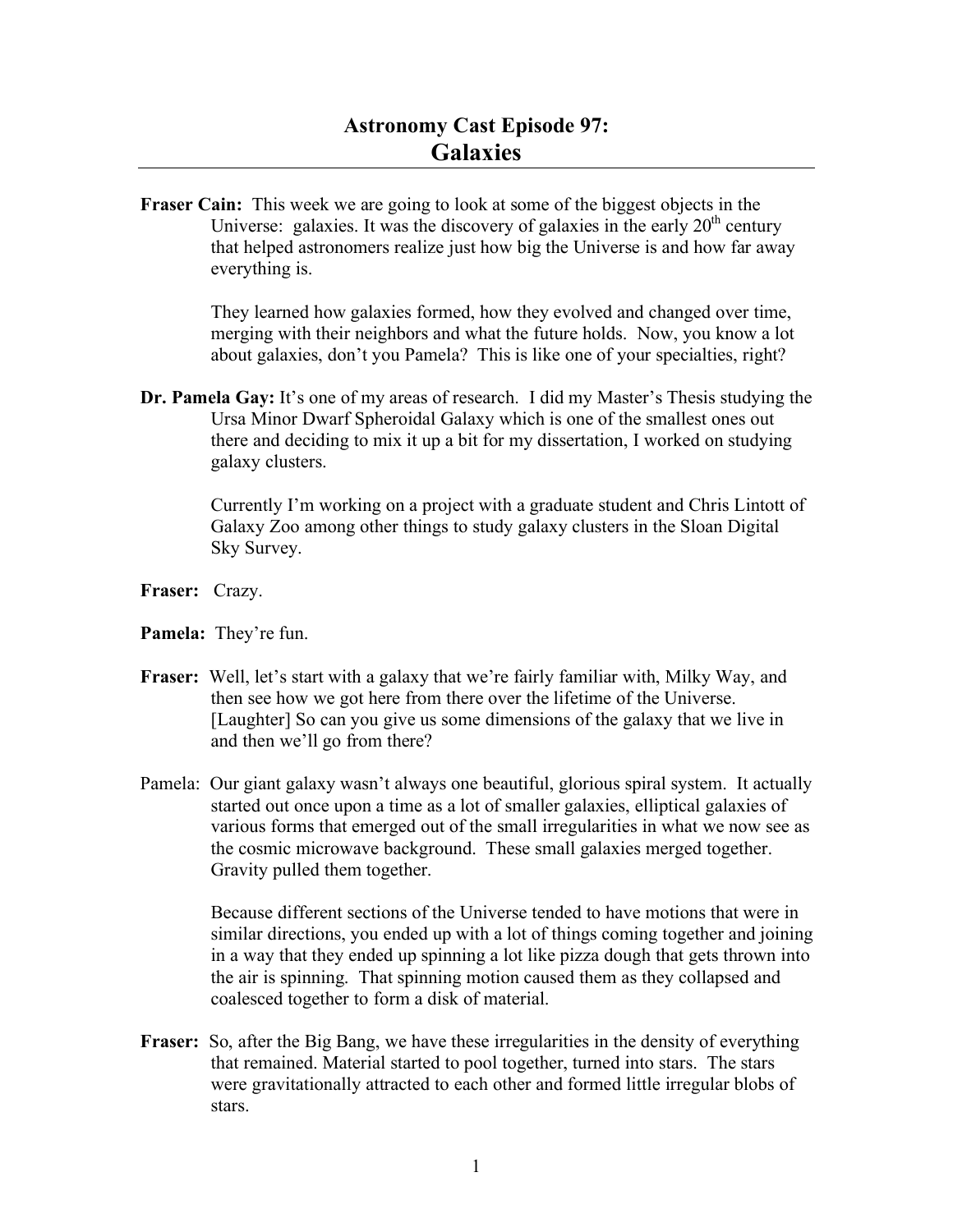Those blobs came together into larger and larger collections. After enough of them came together, if you added up all the motions of all the stars, you ended up with this spin and that's how they disked out, right as opposed to being a bit of a ball.

**Pamela:** Most of the way there. There's one curiosity though. We don't know which formed first, the galaxy or the stars. There were these pockets, dark matter halos of gas and material that we believe started to collapse and form the dwarf galaxies. At the same time, these pockets of material are solidifying out of the murk of the Universe.

> These stars started forming inside the pockets. So, the galaxy just sort of came together all at once with the stars forming in these pockets. You ended up with an entire galaxy of star formations.

**Fraser:** Wasn't the dark matter almost acting like a funnel?

**Pamela:** A box.

- **Fraser:** A box, yeah. That was the dark matter. Once that was in place, that's what pushed all of the matter and pulled it all together to form the structures that we see. With all the dark matter it all would have just flown away, right?
- **Pamela:** One of the crazy things about the Universe is that while we're pretty sure that galaxies like our own Milky Way formed from a whole bunch of small galaxies that formed independently and then gravitationally merged to form the Milky Way, we think that some of the largest galaxies in the Universe formed in situ as they were giants from the beginning.

That's kinda cool to think about that the largest irregularities in the original stuff of the Universe just sat there and said "Hi, I'm going to be a giant galaxy".

**Fraser:** Right and that's kind of overturning a lot of the thinking which as you mentioned with the Milky Way was merge, merge. Small galaxies coming together, bigger, bigger and bigger until you get like a big classic spiral.

> With the dark matter doing the pushing of the material together, you could just get it all coming together in one fell swoop.

**Pamela:** What's crazy is just to watch how all this has evolved in just the past ten years. When I was a graduate student taking classes on galaxies we talked about if it was a top down or a bottom up approach or do you get big thing and big thing forms. Or, do you get a bunch of small things that fall together.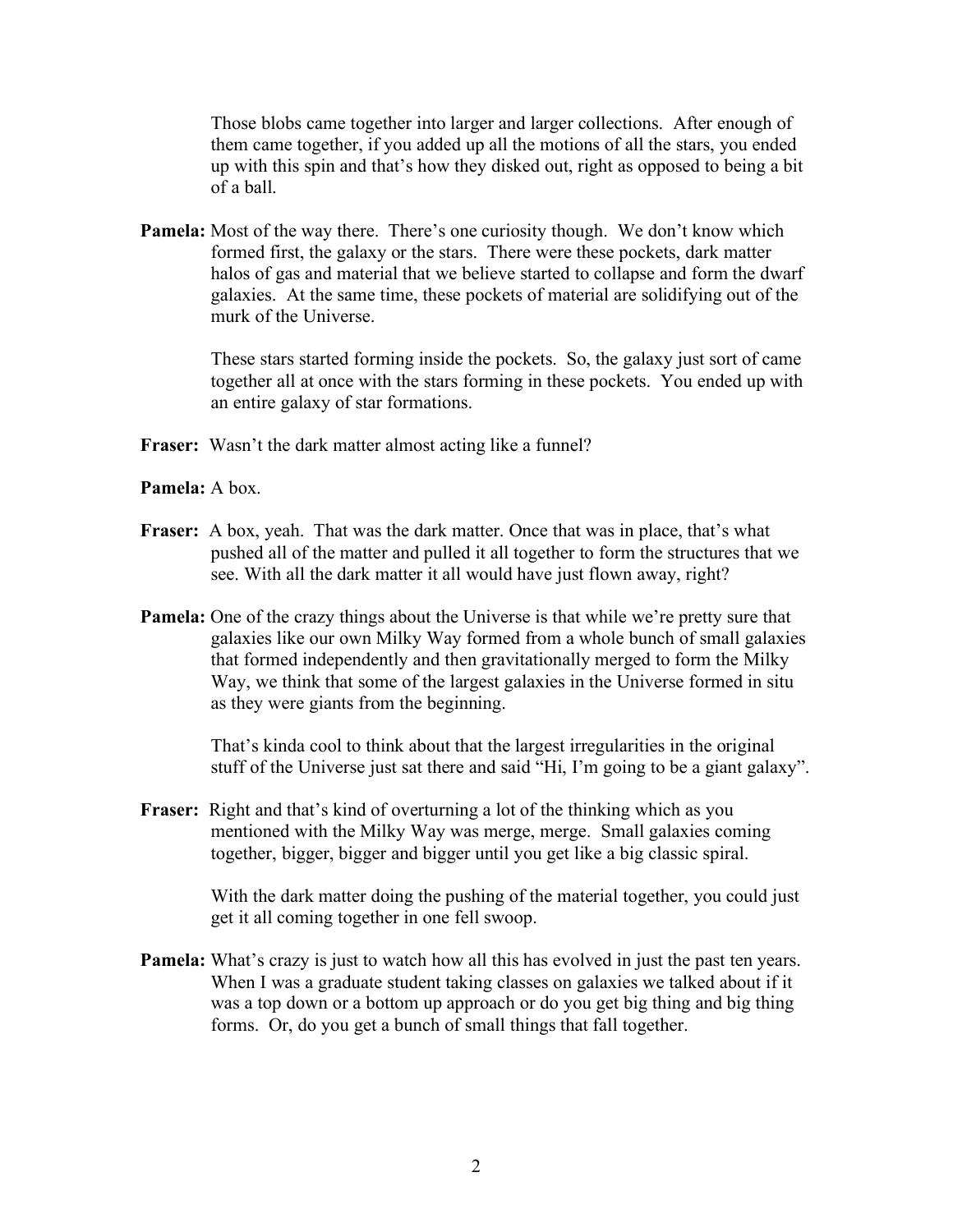Now we're realizing it's not an either or, it's an and where at the very beginning of the Universe you did end up with this giant galaxy forming in one place. And you ended up with smaller galaxies forming that merged to form progressively larger structures that eventually formed more giant galaxies.

- **Fraser:** So as we got to the point where the galaxy has spun up and has flattened itself out into a disk. Where would that have been in the history of the Milky Way?
- **Pamela:** Timing we're still trying to sort out. As we look back at larger and larger redshifts, we see things start to lose their structure. We're not sure at exactly what moment spiral galaxies started to turn on but it was probably in the first few billion years of the Universe.

As we start to get new telescopes like the James Webb Space Telescope, we'll be able to peer at the earlier moments of the Universe with greater clarity and be able to determine at what moment in time when you look in the infrared you see galaxies that are fragmented in structure or irregular in structure.

As you look at things that are more and more recent at a given point in time spiral structure starts to turn on. We're still sorting out when in time you ended up with pretty spirals.

- **Fraser:** But I recall writing stories where the age of that keeps getting set earlier and earlier.
- **Pamela:** This is the crazy thing. This is why I'm hedging saying anything because the James Webb isn't there to answer it for us yet. As we get more and more high resolution images coming out of various telescopes and spacecraft, we're starting to find that galaxies formed earlier than we thought and giant galaxies formed earlier than we thought.

I think that this is something that any number that is in your textbook you shouldn't believe until James Webb has had a good look at the Universe.

- **Fraser:** Right, we'll just add this to the list of textbooks that are wrong. Lies my textbook told me. [Laughter]
- **Pamela:** What's cool though, as we look back we're finding these theories we've had are proving to be true. As we look back in time we see the irregular galaxies. We see the smaller galaxies. We see the star formation that gets triggered with them coming together and shaken up through the collision.

Our understanding is proving itself to be true and that's always a good thing. I really like the fact that this is an 'and' which means the two theories that we were all forced to learn in graduate school were not a waste of our time.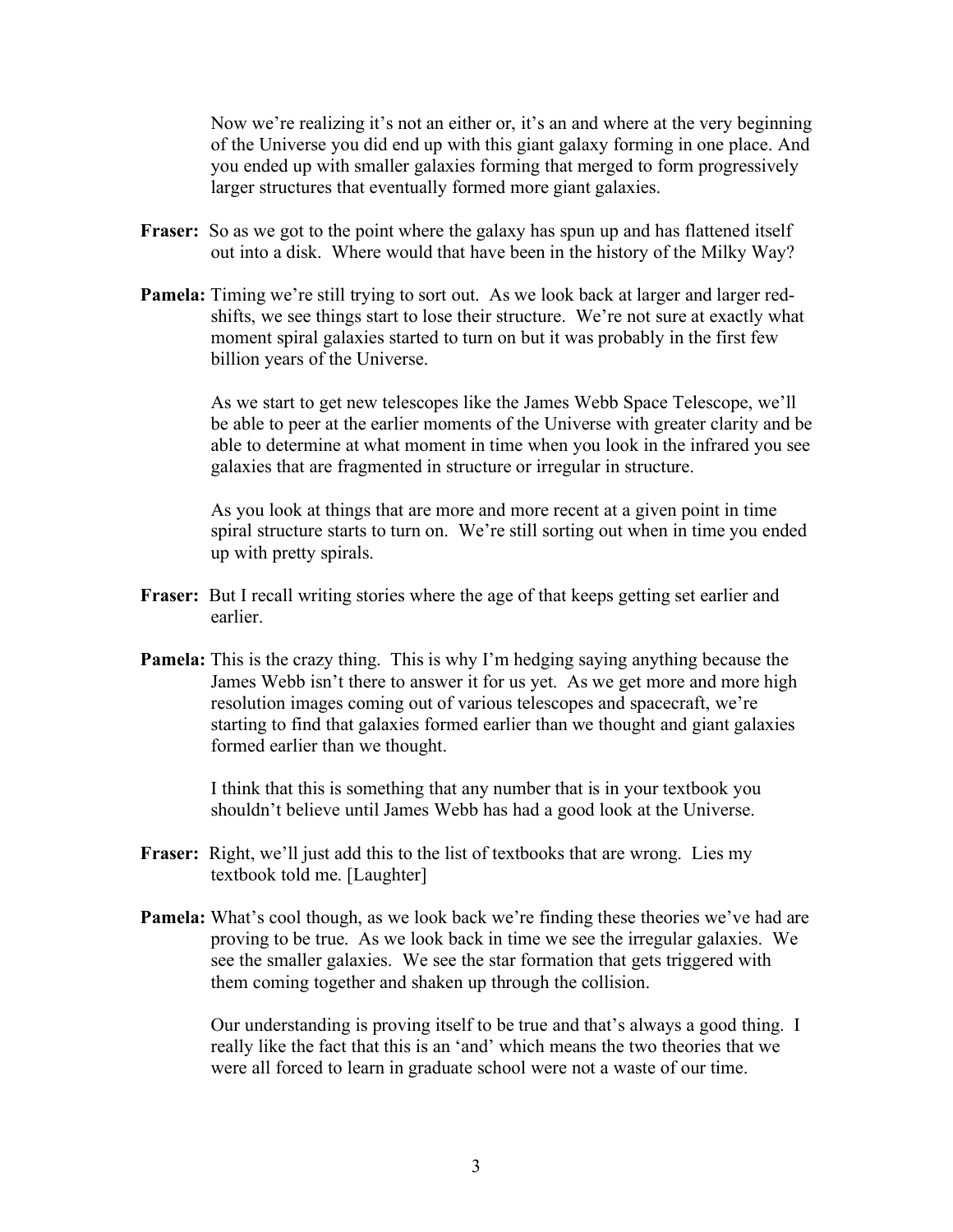- **Fraser:** So they could both be right. Galaxies could form zip or they could be the slow accumulation of material over long periods of time.
- **Pamela:** And that's just cool.
- **Fraser:** And we do know that there is this slow accumulation because the Milky Way is in the process of consuming neighbors today.
- **Pamela:** Yeah. The Sagittarius Dwarf Spheroidal Galaxy is in the process of being actively consumed by the disk of the Milky Way. As we look out with surveys like the Sloan Digital Sky Survey and map out the densities of stars in the halo of the galaxy it seems like at every big science conference there is the announcement of a new tidal stream. A new stream of stars representing the death of a dwarf galaxy is being found in the halo of the Milky Way.
- **Fraser:** And this is when they look out and see a whole bunch of stars that all have kinda the same age and all the same kind of chemical constituents and assume that they all started as part of the same galaxy and if it's arrayed in a big long line that says tidal tail.
- **Pamela:** Basically what's happened with these systems is you have a small blob of stars. In some cases they have no more mass than the pretty globular clusters some of you probably look at with your telescopes. Some of them aren't all that much bigger than say M13 except when you start counting the dark matter.

In terms of stars, they're not that much bigger but they have a lot of dark matter in them. These small blobs of stars with a lot of dark matter in them as they orbit around our galaxy, some of them have death spirals.

At a certain point as they get closer and closer to the center of the Milky Way, the gravitational pull on the leading edge of the galaxy that is falling in and the gravitational pull on the far side of that galaxy the difference between the pull on these two points is greater than the gravitational force holding that cluster together.

You can sort of imagine that you're pulling on the front edge of a piece of pie that is sitting on the counter and is not in an aluminum plate. If you yank too hard on that piecrust, you will get a handful of pie because you pulled harder than the molecular bonds of that pie held the pie together. What you've done is disrupted the pie.

As that spiral galaxy that is meeting its doom falls toward the Milky Way, the Milky Way's gravity reaches out and grabs the leading edge of that galaxy and gives it a good yank and disrupts the galaxy. This disruption leads to these beautiful tidal tails. These beautiful streams that are the relics of what used to be systems and over time the stars in those tidal tails are going to fall into the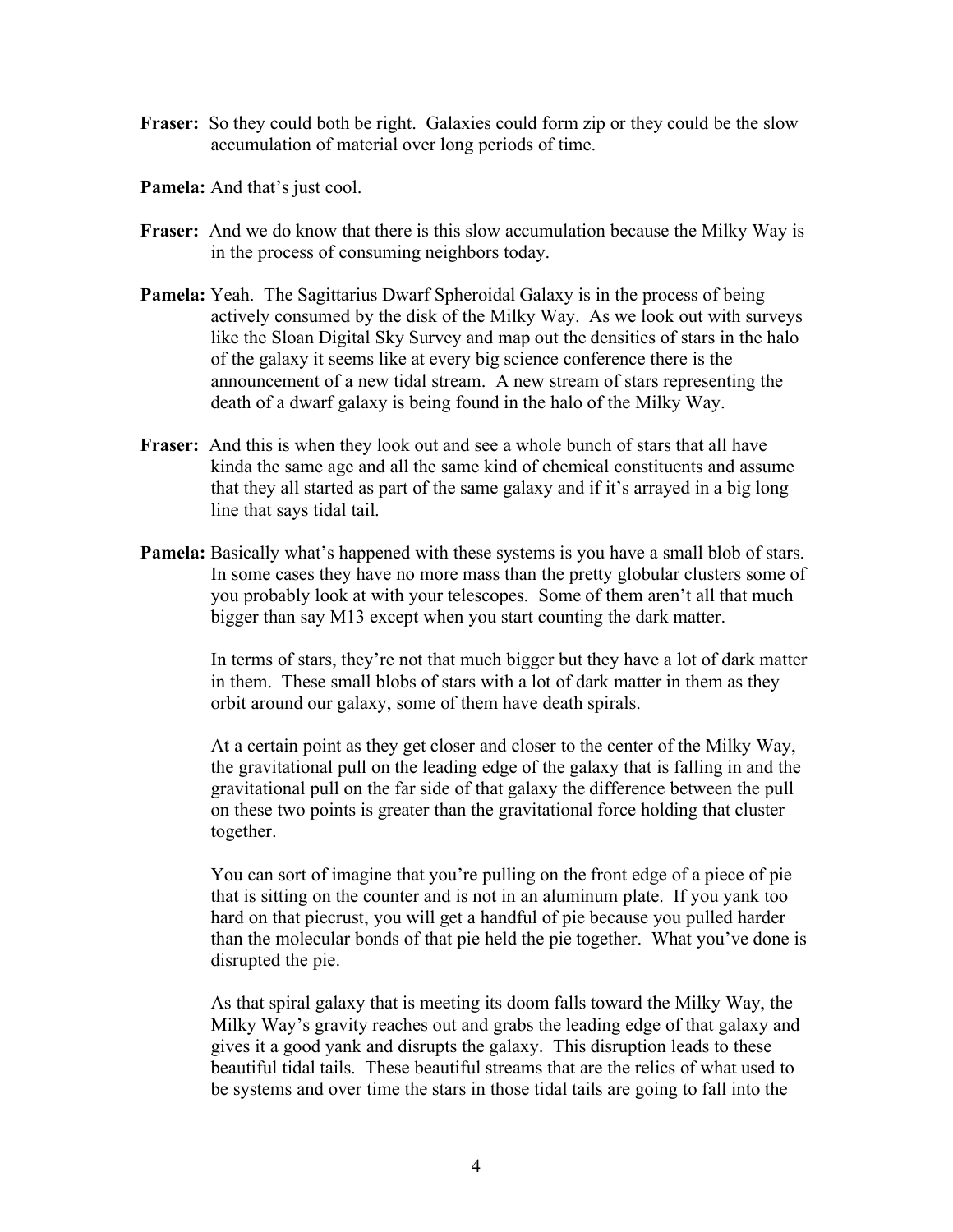Milky Way and be randomly distributed such that you'll no longer be able to see that this group of stars used to be one galaxy. Instead you'll just see a thicker halo of stars around the Milky Way.

- **Fraser:** But wouldn't the addition of all these galaxies that are likely going in completely different directions sort of mess up the Milky Way's beautiful spiral? Wouldn't at some point you would just get a mixture of directions?
- **Pamela:** Well, this is where you have to look at all the different parts the galaxy has. In fact, the in fall does affect the Milky Way in rather dramatic ways. When it comes to simply disrupting the pretty spiral structure the mass that's falling in isn't that much.

When you compare the size of a dwarf galaxy that might have a few thousand or tens of thousands of stars compared to the Milky Way with its billions of stars, looking out, we're not going to see more than perhaps the nucleus of the Milky Way gets a little bit bigger and a little bit bigger. What we do end up seeing that is quite dramatic is systems that have larger companion galaxies that are contemplating death. Like our large and small Magellanic Clouds. These larger nearby neighbors can generate all sorts of really cool features in a disk galaxy.

We talked about this in an earlier show. In our own Milky Way Galaxy, we have a bar at the center of the galaxy. If you could get outside of the Milky Way and look down you would see nucleus and coming off the nucleus a straight line. Off the ends of this line is where the arms finally emerge.

Structures like bars or rings in the center of galaxies are all generated by nearby companions. You see the same thing with M51, the whirlpool galaxy. So the in falling companions can generate neat features. They also can cause the disk of a galaxy to warp. When you look at a disk galaxy and you see the disk isn't flat but is rather twisted sort of like a sheet blowing in the wind.

- **Fraser:** I've seen lots of those pictures of the warped disks. It kinda looks like someone left a record out in the sun for too long and it has this tweaked warp to it. [Laughter] Now what are some of the things that happen to galaxies as these mergers start to happen? I know there are bursts of star formation.....
- **Pamela:** It all depends on the size of the system that is being eaten. If you just have a little dwarf galaxy coming in most of these systems have no gas or dust. Mostly what they have to contribute are senior citizens stars and dark matter. We're not going to notice the dark matter except by the rate at which stars end up rotating around the Milky Way. Things start going a little bit faster. That's the biggest difference. The stars coming in, yeah we now have some extra stars in the halo but it really doesn't do much.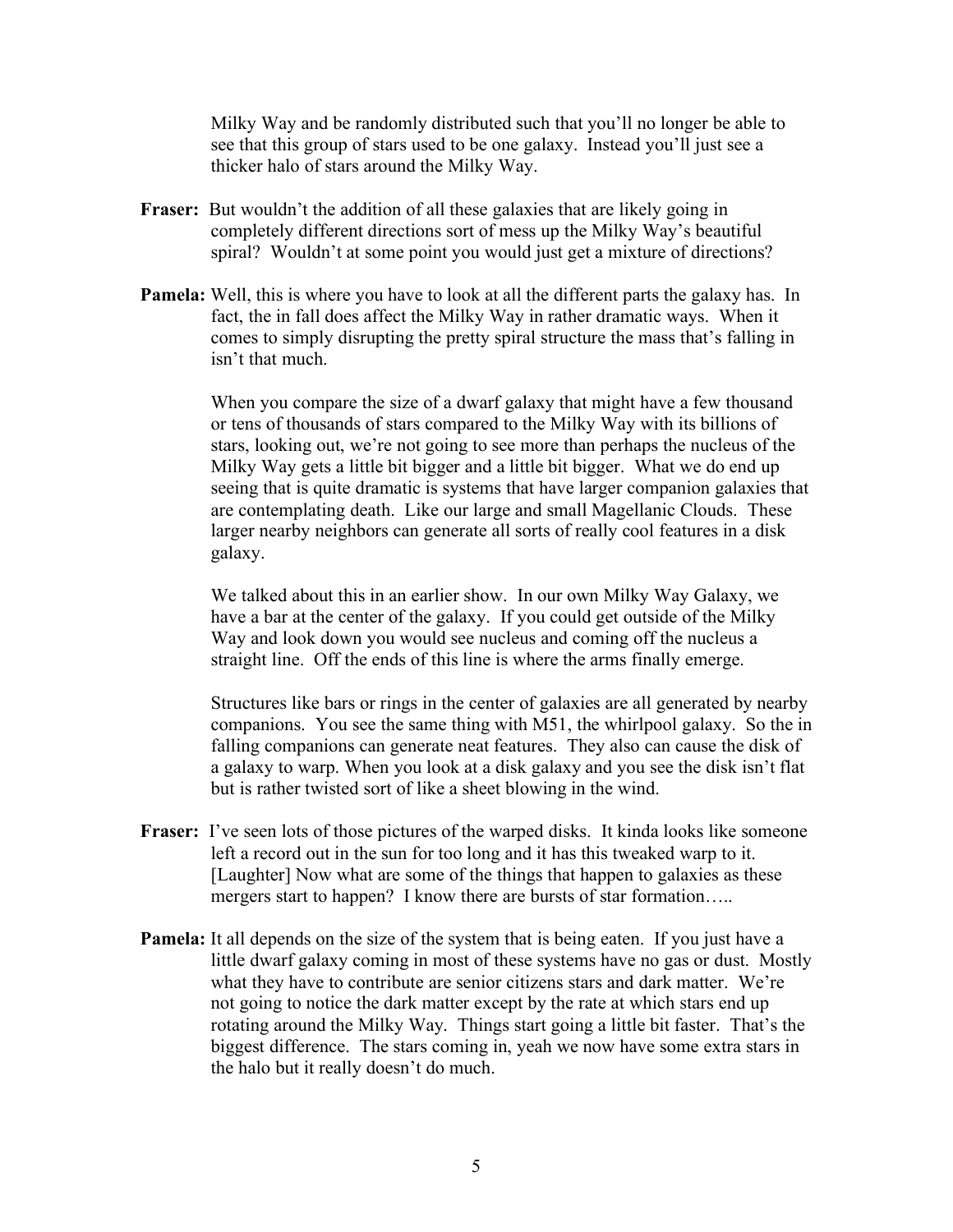Where it starts getting cool is where we are getting larger and larger galaxies falling in. As we start getting larger dwarf spiral galaxies instead of these little baby dwarf spheroidals, or you start getting irregular galaxies like large and small Magellanic Clouds hitting the halo of the Milky Way, it shocks the gas and dust in these systems and starts triggering star formation. You can end up with elliptical galaxies that are bright blue with star formation.

You can end up with knotty systems where you have pockets of nebulas and stars all mixed together in this heap that has no noticeable structure of any sort, no spirals, no nothing and they look absolutely incredible.

The most spectacular objects in the Universe are nebulas and colliding galaxies. If you take a baby galaxy and collide it with a big one and you get both nebulas and star formation. This is what makes large and small Magellanic Clouds so cool to look at.

- **Fraser:** How much star formation will go on compared to just like a normal galaxy is?
- **Pamela:** It depends on how much gas and dust is in the system that's colliding. When the Milky Way and Andromeda somewhere in about five to seven billion years get around to knocking each other about in their gravitational dance, all of a sudden all the gas and dust that is left will simultaneously start forming stars or fall into the super massive black holes at the centers of our two systems.

You will get simultaneously angry feeding black holes and star formation that can be hundreds and hundreds of times greater than what we normally experience. You'll end up with Super Nova going off. You'll end up with black holes, potentially jets, radioactivity…it will be spectacular to look at.

Exactly how big, bad and bright things get we have yet to figure out. If you look at the Mice, one of the more prominently featured in images, sets of colliding galaxies, that system may not be too different than what we're going to experience.

- **Fraser:** The Mice is a pair of colliding galaxies, right?
- **Pamela:** Two spiral systems not too different from our own that have been imaged by just about everything. There is a really cool catalog of galaxies called the Arp Catalog of Peculiar Galaxies that contains a lot of colliding systems and the Mice are one of the systems in there. They've been followed up over the decade since including by the Hubble Space Telescope.
- **Fraser:** What does the future hold? We look out into the Universe and we're only really looking back in time because light takes time to travel and so everything we see is like this great big time machine that lets us see back. But, what does the future hold for the large spiral galaxies in general?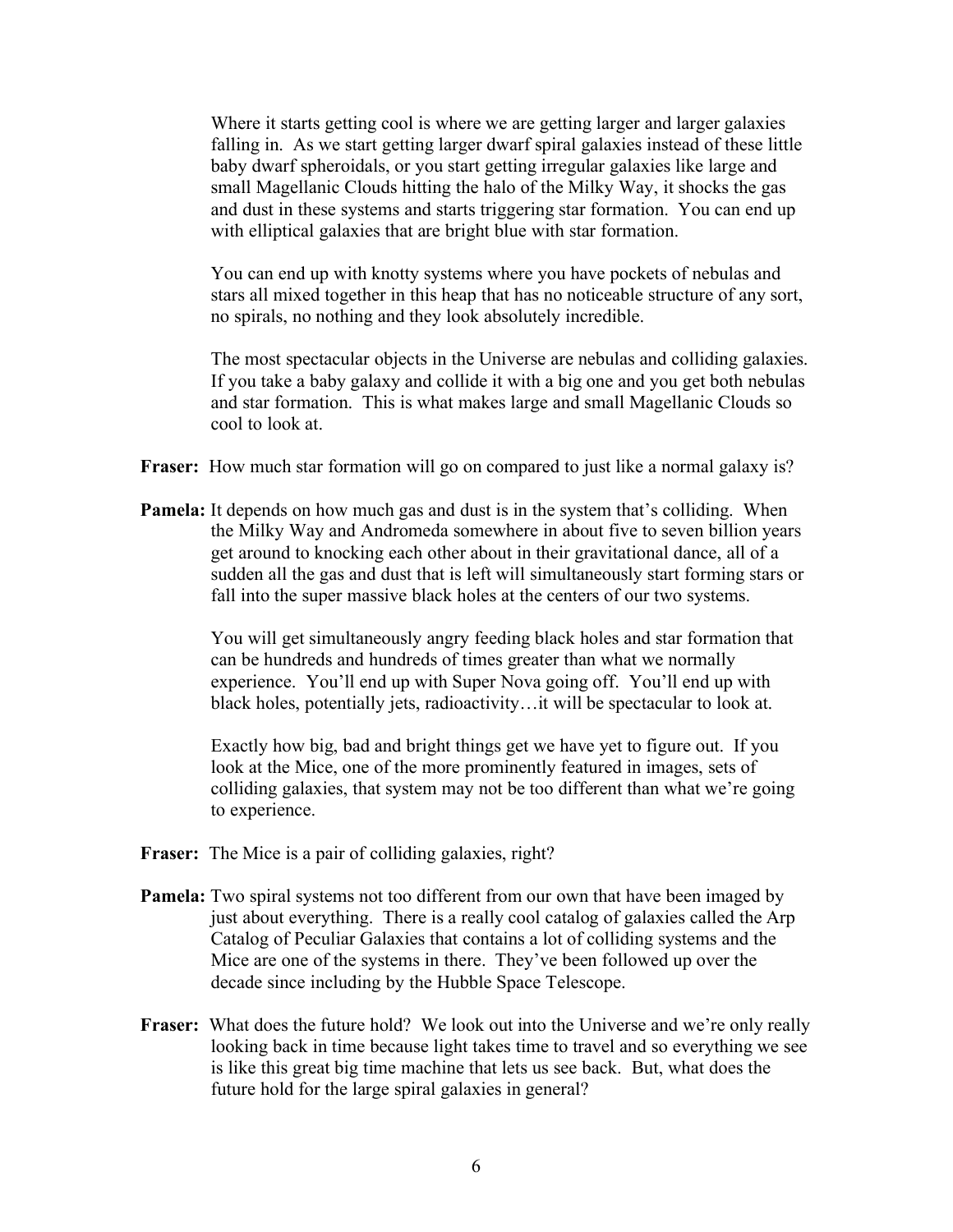**Pamela:** Well in general, everything dies. That's the sad part of astronomy. We have all these magnificent events where the physics is just hard to take in with the energies, the temperatures and everything that's going on and all of it leads to one result: the end of star formation.

> After the Milky Way and Andromeda collide there will be a terrific burst of star formation. Afterwards all the fuel will be used up. All of the building materials will be used up. Because our spiral galaxy and the Andromeda spiral galaxy aren't spiraling in the same direction, the collision is going to throw together a lot of stars with very different orbital paths. We will end up eventually forming an elliptical galaxy.

> Eventually we'll probably end up colliding with more galaxies the size of our own forming an even bigger elliptical galaxy. As we look out at some of the denser regions of space, galaxy clusters, and groups bigger than our local group in some cases groups that contain thousands of galaxies what we see is interactions between galaxies always lead to death.

> It doesn't always have to be a head on collision like we get with Andromeda. You can also have just random friendly blue galaxy bright with star formation, friendly with spiral structure falling into a rich galaxy cluster. As it falls in, this rich galaxy cluster has so much mass that all the galaxies in it are moving rapidly.

> About every billion years it might end up with another galaxy blowing past it at high velocity. Even though the two systems don't collide, the gravitational tug of the other system will yank stars, gas and dust out of the friendly little blue galaxy and its blueness will fade to red as it loses the dust and gas necessary to form stars. Its spiral structure will go away, all these gravitational whacks destroys its structure.

> Eventually as it plunges into the densest regions of the cluster where you end up with basically, as far as the Universe is concerned, thick gas in the center of the cluster, just the shock of hitting that gas will kill whatever star formation was left. In just a few billion years you can kill a galaxy.

**Fraser:** Right, so you force a galaxy to just use up all of its fuel in one great big burst of star formation or you blow its fuel out the…[Laughter]

**Pamela:** Out the wazoo!

**Fraser:** Yeah. If you impact it with something else, you can separate the gas from the galaxy itself. The point is you use up all of its fuel and there can be no new stars and then all of the really massive stars detonate a super nova or die quickly. All you are left with are the red stars.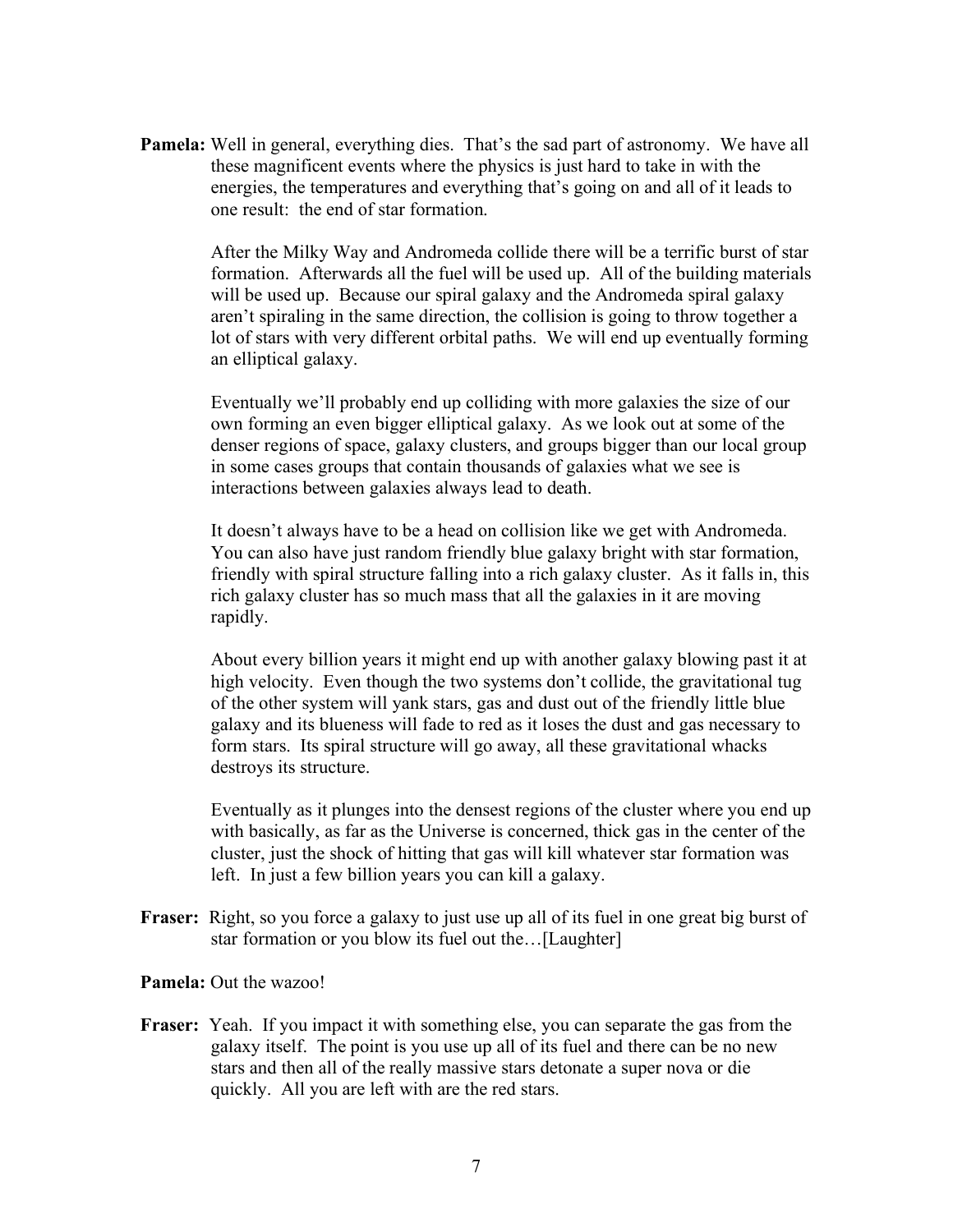So, that's what we see then these big, huge balls of stars, many times the mass of the Milky Way. They are balls of stars because they have added up all the random motions of all the galaxies and they haven't flattened out into a disk and they're red. All they have is just old red dwarf stars left, right?

**Pamela:** And lurking at the center of these giant elliptical galaxies are giant super massive black holes. And in some cases, M87 is one of the most famous cases, the gas and dust of an entire cluster as it settles toward the center of the cluster.

> Sitting in the center of that cluster is often a very special type of elliptical galaxy that we call a CD galaxy (for lack of creativity). The CD galaxy may be alive with an active black hole in the center that is spewing jets of material out of the two ends. The shock from these jets hitting the gas and dust that is settled into the center of the cluster heats that material up.

> As you start to look at the Universe with our x-ray glasses, we look out using Swift, using all the different x-ray imaging telescopes out there, what we end up seeing are knots of gas that are many thousands of degrees in temperature emitting x-rays. This really hot gas can never coalesce back into stars or anything that would allow structure to form.

> Over time, the Universe will cool and over time, this gas and dust might be able to do something useful on its way to probably landing in a super-massive black hole. But for now it's just hot and sitting there emitting x-rays. It's in a place that it was stripped out of the galaxies and is no longer useful fuel or building materials.

- **Fraser:** Were there any kinds of galaxies out there that we haven't talked about yet that people might want to know about?
- **Pamela:** Well, the main classifications of galaxies are elliptical, lenticular galaxies, which are galaxies with identity crises. They're basically disks of stars that have lost spiral structure and then you focus your telescope and realize there is no structure, flat pancakes with no structure.

Then there are the spiral galaxies, the ones that are the most photogenic with their arms. There are the irregulars that I talked about. They have gotten whacked pretty hard and have massive structure.

It's when you start looking at the sub-classes of these objects that you start to get really cool things. There is what is called Seifert galaxies that have active black holes in the center and are giving off lots of radio light. We can look at these things and in some cases see pretty cool radio jets, radio in the center.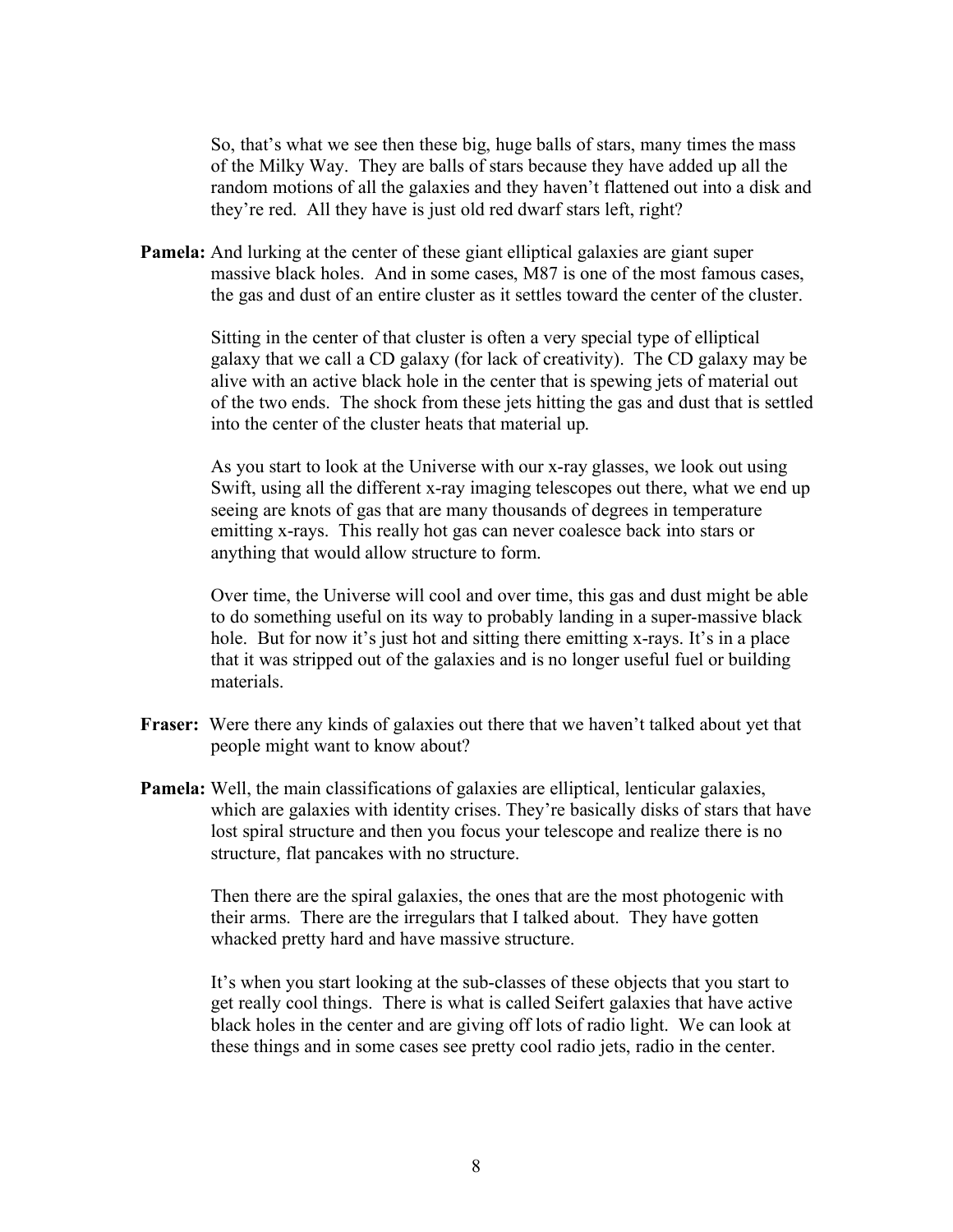What we think is happening is the black hole in the center is actively feeding and as it's feeding it's giving off emission. How we see that emission depends on what angle we view the galaxy at. If we're looking straight down the top of the galaxy, looking in at the anger super massive black hole, we see one set of radio emissions. If we see the whole system edge on, we see something entirely different. So we call these Seifert one and Seifert two – for lack of creativity.

- **Fraser:** Isn't another name for that a Quasar?
- **Pamela:** This is where we start getting into what are the gradients? There are all sorts of different galaxies that fall into the category of active galaxy. The Seifert one and Seifert two aren't as powerful as a quasar. We think they're a family of objects. We're still working on unifying all of our different understandings as we start to get more space-based telescopes and get higher resolution telescopes here on the Earth.

Quasars are really actively feeding black holes. Such that when you look at them, the nucleus of the galaxy appears to be brighter than the entire rest of the galaxy. In some cases that nucleus is so much brighter that as we look at the system we just can't get at "where is the galaxy surrounding this nucleus." This is also why they're also called quasi-stellar objects - QSO because they appear as point sources in a lot of images.

- **Fraser:** Well, we'll to a whole show just on Quasars. [Laughter] Don't give everything away.
- **Pamela:** If you then have a black hole that's a little less energetic in how much it's eating, that's where you start to get down to radio galaxies that aren't quite as active. You have the Seifert ones, the Seifert twos that are probably the same physics of what we call quasars, but there are different emission lines that appear. There are different properties, cut-offs in the amount of radio emission that come out. This is where we start getting to the actual use of the words radio loud.

As we look at these systems, there are lots of different characteristics and we're still building a unified picture of taking the same object and looking at it sideways and head-on, these are the differences you see, versus "these are two different things and the physics in them is intrinsically different." We're still sorting all those bits out.

The Universe is cool. It has lots of unanswered questions. As you start looking at the Universe and galaxies in particular across radio x-ray and optical light and bringing in the infra-red for flavor, one galaxy can look dramatically different in all these different wavelengths.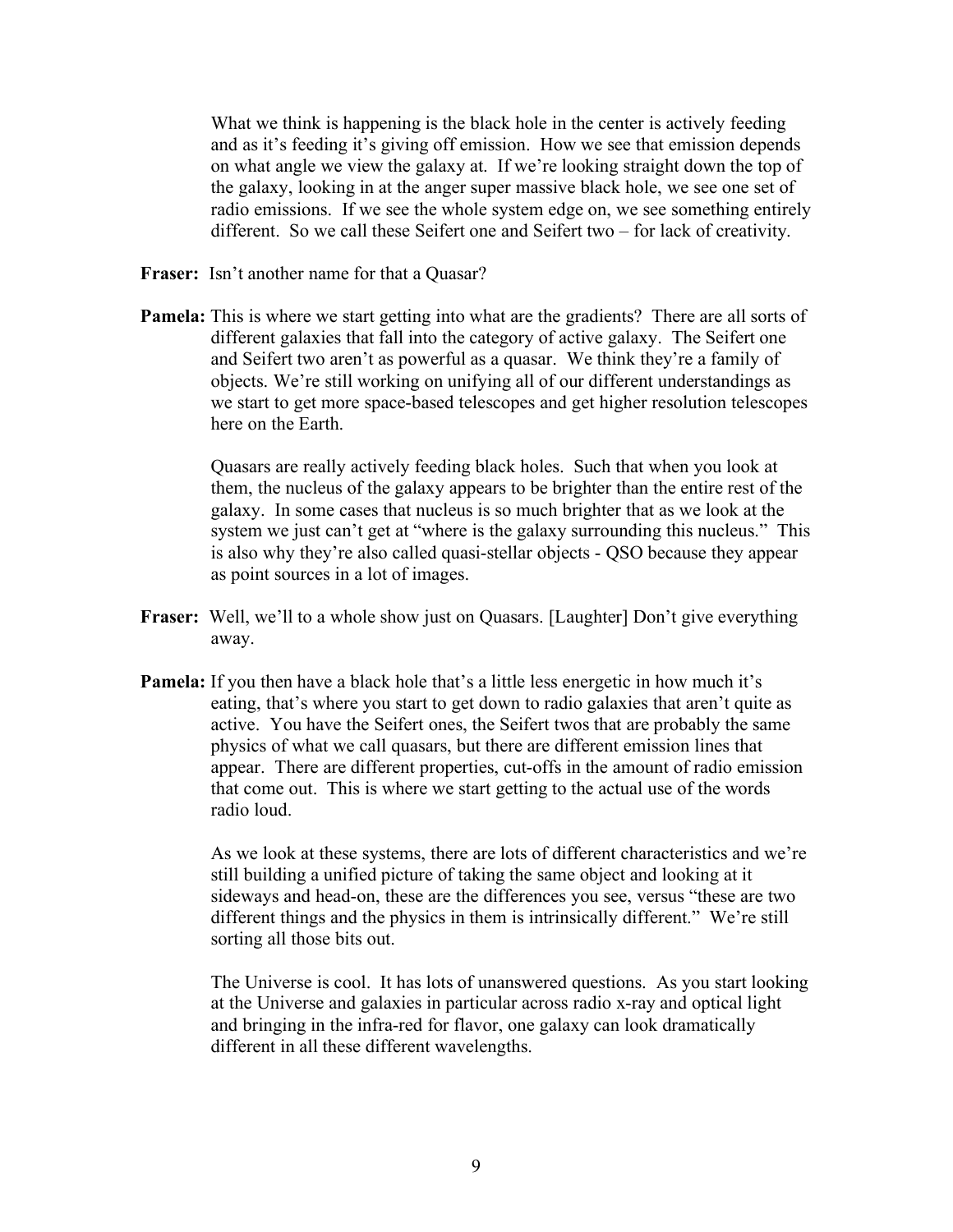- **Fraser:** I want to touch on something that we've talked about already is what role does dark matter play on this? It seems that since dark matter was first discovered, it's been playing more and more of a role in galaxy formation and evolution and everything.
- **Pamela:** This is where we struggle. We know that the luminous matter in galaxies is embedded in what we call dark matter halos. We're still sorting out what is the density profile. Is it denser in the center? How does it fall off? Is it denser on the outsides?

We're starting to get a feel for these things. There are lots of pretty plots that show how the luminous matter falls off. Here's how the dark matter is distributed through the system. We have a feel for these things. What's cool is we're also finding that you can have a glob of dark matter that doesn't have a luminous matter in it. We find that through gravitational lensing.

All luminous galaxies have dark matter halos but it's possible that there are also just blobs of dark matter hanging out by their lonesome without any stars embedded inside of them. These dark matter halos probably formed first. Their gravitational attraction caused the luminous matter that might not have had quite as lumpy a distribution.

We're still sorting out how all of this works, how is it that the dark matter is formed first. These dark matter halos then collected luminous matter in their centers. What's fascinating is not all systems have the same ratio of light matter, luminous matter to dark matter. As you look at the dwarf Spheroidal galaxies, they have much more dark matter. As we look at the larger systems, they have less. We don't know why.

Part of it could be that Super Nova blasted all of the gas out of the dwarf galaxies but why is the dark matter still there? It doesn't interact, that's part of the answer. But why did they form with all of this dark matter to begin with? We don't know all of these answers. We're getting at facts and once we have accumulated enough facts, the theorists can start figuring out what it all means.

For now we're going out and when we see something, we measure the ratio of luminous matter to dark matter there. We continue the process as more are found. Let's in detail map out what rate are the things we can see moving as a function of radius of galaxies. How fast are the stars in the centers of galaxies moving compared to those a third of the way out or half way out or at the very edges?

Making all of these measurements allows us to get luminous matter to dark matter ratios to get the distribution of dark matter as a function of radius. As we look at all of these factors for more and more different shapes and sizes of galaxies, hopefully we'll be able to figure out where all of this stuff came from.